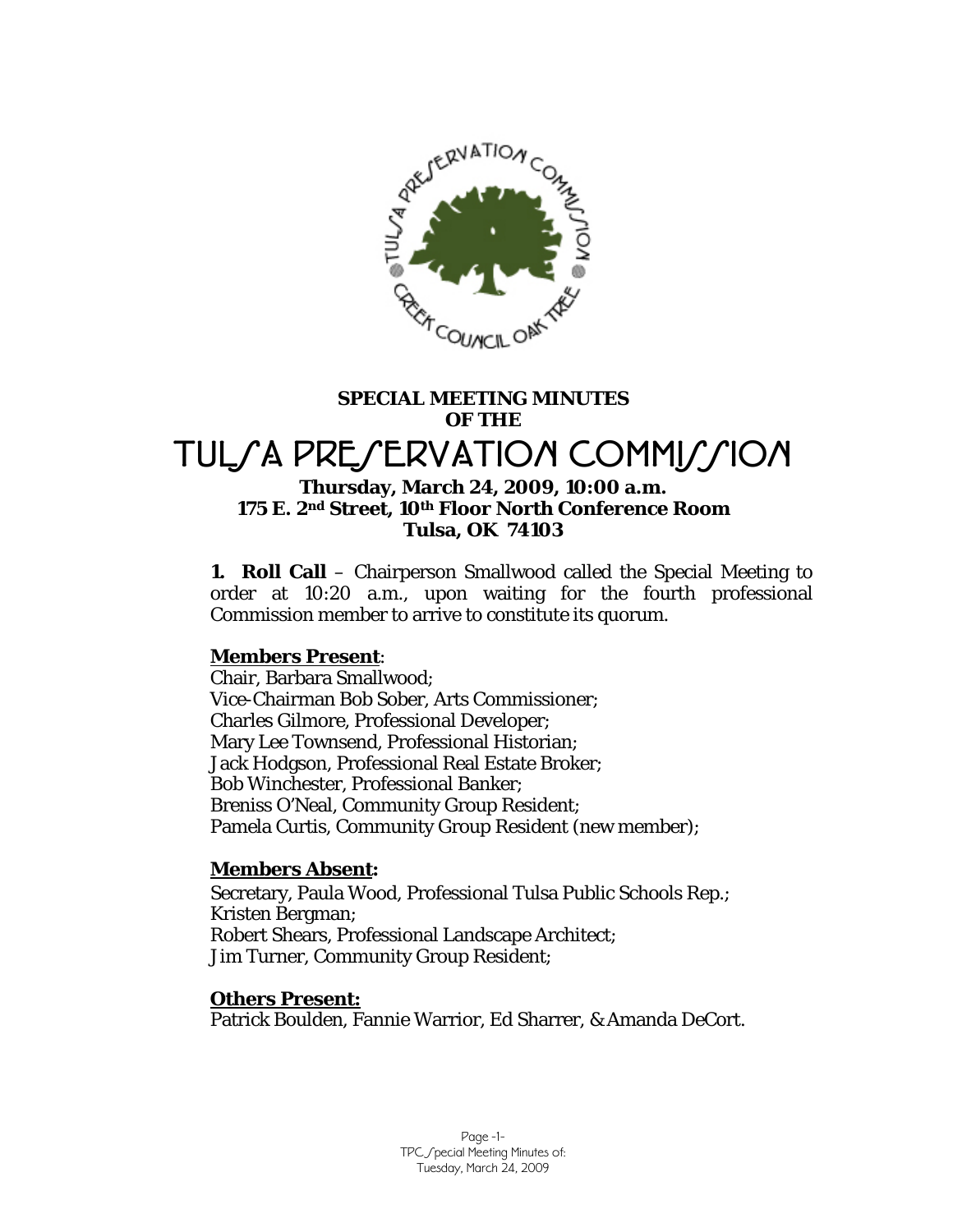# **2. Announcement of Conflict of Interest**

Chairperson Smallwood asked the Commission if anyone had a conflict of interest with the Certificate of Appropriateness (COA) request brought before the Commission today. No one had a conflict of interest with the proposal.

### a. **1529 S. Troost Avenue** (Swan Lake)

TPC Request: Extension of Stay of Demolition COA Subcommittee Complete Application Date: 2-10-09

The Tulsa Preservation Commission considered making a request of the City Council to extend the 60-day stay of demolition for the contributing structure at 1529 S. Troost Avenue in Swan Lake. Mr. Sharrer reviewed the presentation made to the TPC at the February 12, 2009 meeting. Mr. Sharrer stated that a fire took place at the residence on July 9, 2008 on the second floor; and that the owner believes that the fire caused enough damage to justify the request to demolish the structure. Mr. Sharrer stated that the owner received an estimate of over \$100,000.00 to repair the house due to its fire, smoke and water damage.

Photographs and drawings were available for review and a slide presentation was shown of the structure in the Swan Lake District.

Mr. Sharrer verbally read the guidelines for this proposal under *Demolition* for the Swan Lake District.

Chair Smallwood stated that she has been informed that a new buyer was interested in purchasing the property for rehabilitation as a rental house. She stated that the interested buyer contacted the owner, The Trust Company of Oklahoma, to discuss purchasing the property.

Chair Smallwood stated that she would like to save this house; and believes that this structure contributes to the historic district and can be restored. She asked the Commission to consider requesting an extension of the 60-day stay of demolition on the property to allow more time for the interested buyer to purchase the house. Chair Smallwood stated that if the Commission approves the request, the City Council will consider placing an extension of the stay of demolition on their next Council meeting agenda. She added that staff has drafted a letter to City Councilor